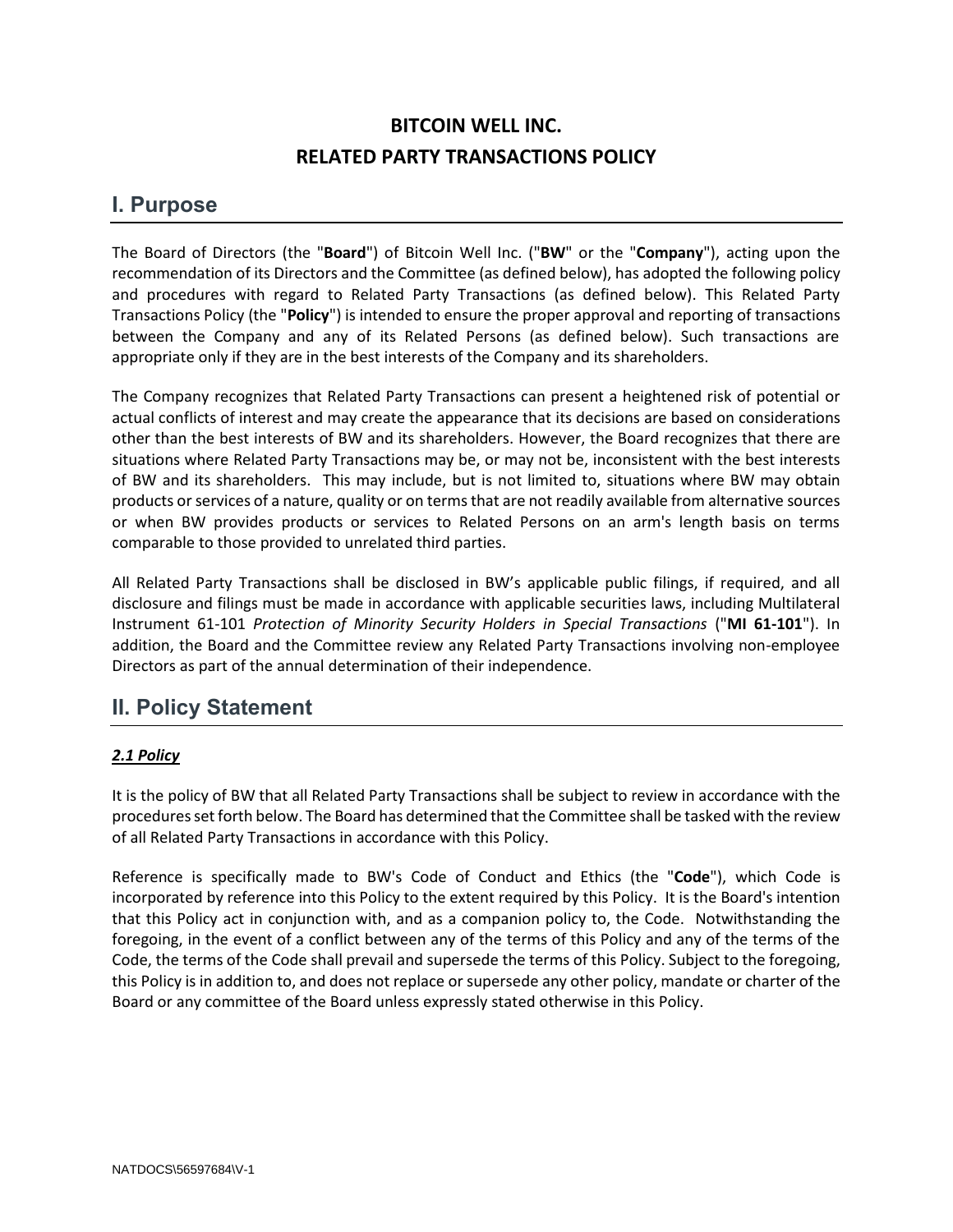#### *2.2 Definitions*

"**Affiliated Entity**": Any firm, corporation, partnership, trust, joint venture, charitable organization or other entity in which any Director, Executive Officer, 10% Shareholder or Immediate Family Member (all as defined below) owns, directly or indirectly, at least a 5% equity interest.

"**Committee**": The Corporate Governance and Nominating Committee of BW, or such other committee that is designated by the Board to oversee this Policy.

"**Committee Chair**": The Chair of the Corporate Governance and Nominating Committee of BW, or the chair of such other committee that is designated by the Board to oversee this Policy.

"**Director**": Any member of the Board or any member of the board of directors of any Subsidiary.

"**Executive Officer**": Any individual who has been appointed as an executive officer of BW or any Subsidiary and includes, for greater certainty, the President & Chief Executive Officer, Chief Financial Officer, Chief Revenue Officer, Corporate Secretary, and any other person designated, from time to time, as an Executive Officer for the purposes of this Policy by the Board.

"**Immediate Family Member**": Any child, step-child, parent, step-parent, spouse, sibling, mother-in-law, father-in-law, son-in-law, daughter-in-law, brother-in-law, or sister-in-law of a Director or an Executive Officer, or of a 10% Shareholder if such 10% Shareholder is a natural person, and any individual (other than a tenant or an employee) sharing the household of such person.

"**Independent Director**": Any member of the Board that is deemed to be independent within the meaning of National Instrument 52-110 *Audit Committees*.

"**Related Party Transaction**": Means a transaction between the Company and a person that is a Related Person of the Company at the time the transaction is agreed to, whether or not there are also other parties to the transaction, as a consequence of which, either through the transaction itself or together with connected transactions, the Company directly or indirectly (i) purchases or acquires an asset or service, from the Related Person for valuable consideration, (ii) purchases or acquires, as a joint actor with the Related Person, an asset or service from a third party if the proportion of the asset acquired by the Company is less than the proportion of the consideration paid by the Company, (iii) sells, transfers or disposes of an asset or service to a Related Person, (iv) sells, transfers or disposes of, as a joint actor with a Related Person, an asset or service to a third party if the proportion of the consideration received by the Company is less than the proportion of the asset or service sold, transferred or disposed of by the Company, (v) leases property to or from the Related Person, (vi) acquires the Related Person, or combines with the Related Person, through an amalgamation, arrangement or otherwise, whether alone or with joint actors, (vii) issues a security to the Related Person or subscribes for a security of the Related Person, (viii) amends the terms of a security of the Company if the security is beneficially owned, or is one over which control or direction is exercised, by the Related Person, or agrees to the amendment of the terms of a security of the Related Person if the security is beneficially owned by the Company or is one over which the Company exercises control or direction, (ix) assumes or otherwise becomes subject to a liability of the Related Person, (x) borrows money from or lends money to the Related Person, or enters into a credit facility with the Related Person, (xi) releases, cancels or forgives a debt or liability owed by the Related Person, (xii) materially amends the terms of an outstanding debt or liability owed by or to the Related Person, or the terms of an outstanding credit facility with the Related Person, or (xiii) provides a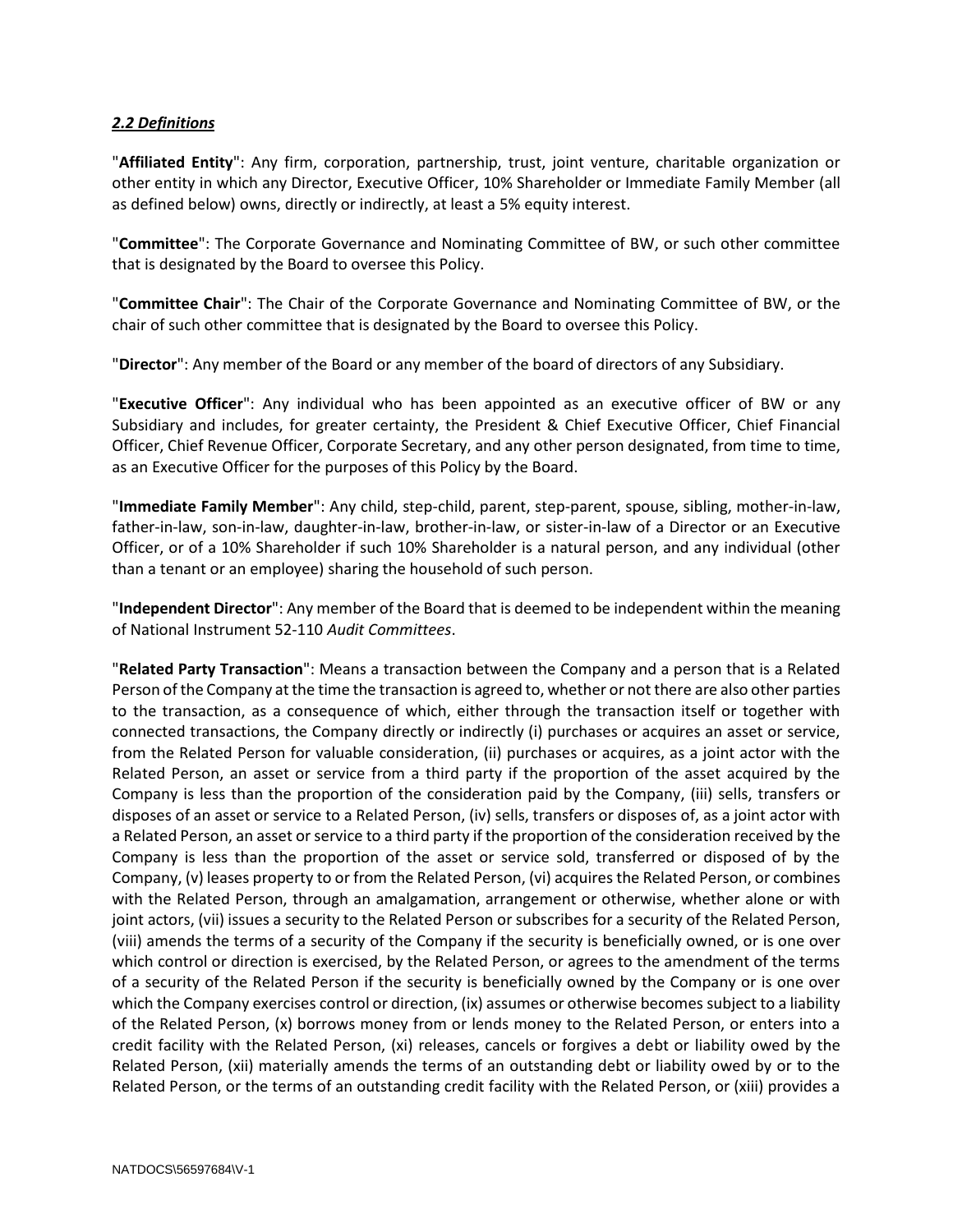guarantee or collateral security for a debt or liability of the Related Person, or materially amends the terms of the guarantee or security.

"**Related Person**": Any person who is, or at any time since the beginning of BW's last financial year was, (i) a control person of BW, (ii) a person of which a person referred to in paragraph (i) of this definition is a control person, (iii) a person of which BW is a control person, (iv) a Director, (v) an Executive Officer, (vi) a 10% Shareholder, (vii) an Immediate Family Member, (viii) a person that manages or directs, to any substantial degree, the affairs or operations of BW under an agreement, arrangement or understanding between the person and BW, but excluding a person acting under bankruptcy or insolvency law, (ix) a person which persons described in any paragraph of this definition beneficially own, in the aggregate, more than 50 percent of the securities of any outstanding class of equity securities, or (x) an Affiliated Entity.

"**Subsidiary**": Any subsidiary of BW whose results of operations are included in the most recent annual or interim consolidated financial statements of BW.

"**10% Shareholder**": Any person who has filed an early warning report, alternative monthly report, SEDI filing or any similar filing, reporting ownership of 10% or more of BW's common shares or securities convertible into BW's common shares.

### **III. Policies and Procedures**

| Who is responsible for         | When should notice of        | What should the notice      | <b>Who</b><br>determines  |
|--------------------------------|------------------------------|-----------------------------|---------------------------|
| providing notice of a          | a potential<br>Related       | of a potential Related      | whether the potential     |
| potential Related Party        | Party Transaction be         | Party<br><b>Transaction</b> | transaction is a Related  |
| <b>Transaction?</b>            | given?                       | include?                    | <b>Party Transaction?</b> |
| with<br>In accordance          | Notice of a Related          | The<br>should<br>notice     | The Committee Chair,      |
| 3.4,<br><b>Section</b><br>each | Party Transaction must       | include:                    | in consultation<br>with   |
| Related<br>Person<br>is        | be given no later than       | the<br>Related<br>i.        | management, as well as    |
| for<br>responsible             | 24 hours from the date       | Person's                    | any external legal or     |
| providing<br>written           | that the Related Party       | relationship<br>to          | other advisors that the   |
| the<br>notice<br>to            | became aware of the          | BW or applicable            | Committee<br>Chair        |
| Committee Chair of any         | potential Related Party      | Subsidiary<br>and           | advisable to<br>deems     |
| potential Related Party        | Transaction.<br>and          | the<br>person's             | consult with, shall then  |
| Transaction<br>involving       | wherever possible in         | the<br>interest<br>in       | determine whether the     |
| him or her or his or her       | advance of completing        | transaction;                | potential transaction is, |
| Immediate<br>Family            | Related<br>the<br>Party      | the<br>material<br>ii.      | in fact, a Related Party  |
| Member or Affiliated           | Transaction.                 | οf<br>the<br>terms          | Transaction for the       |
| Entity.                        |                              | potential                   | purposes of this Policy.  |
|                                | Committee<br>The             | transaction,                | The Committee Chair       |
|                                | prefers<br>strongly<br>to    | including<br>all            | may meet and consult      |
|                                | receive such notice of       | material financial          | other<br>such<br>with     |
|                                | any potential Related        | terms;                      | persons as he or she      |
|                                | Party Transaction well  iii. | the benefits to             | considers necessary to    |
|                                | in advance so that the       | BW or applicable            | confirm<br>and/or         |
|                                | Committee Chair (or          | Subsidiary of the           | supplement<br>the         |

#### *3.1 Notification of Related Party Transactions*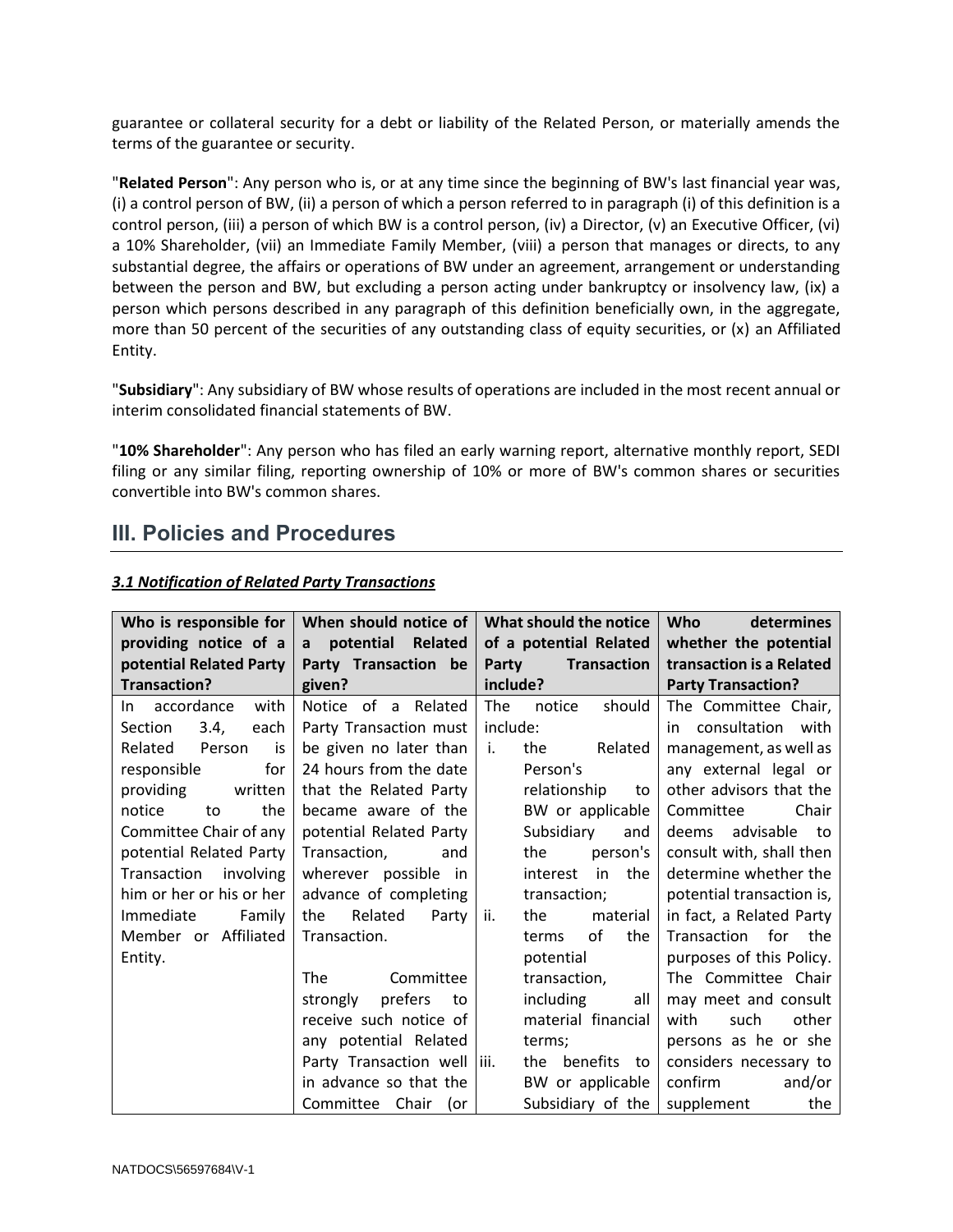| Chairman,<br>as           |     | potential             | information<br>in<br>any   |
|---------------------------|-----|-----------------------|----------------------------|
| appropriate)<br>has       |     | transaction;          | notice. Any transaction    |
| adequate<br>time<br>to    | iv. | if applicable, the    | determined to be a         |
| obtain<br>and<br>review   |     | availability<br>(or   | Related<br>Party           |
| information about the     |     | lack thereof)<br>of   | Transaction<br>shall<br>be |
| potential<br>transaction  |     | other sources of      | submitted<br>the<br>to     |
| and to refer it to the    |     | comparable            | for<br>Committee           |
| appropriate<br>approval   |     | products<br>or        | approval, ratification,    |
| authority.<br>However,    |     | services; and         | disapproval,<br>rejection  |
| ratification of a Related | ۷.  | an assessment of      | termination<br>or<br>in    |
| Party Transaction after   |     | whether<br>the        | accordance<br>with         |
| its commencement, or      |     | potential             | applicable<br>corporate    |
| even its completion,      |     | transaction is on     | and<br>securities<br>laws, |
| may be appropriate in     |     | terms that<br>are     | including<br>stock         |
| some circumstances.       |     | comparable<br>to      | exchange requirements      |
|                           |     | the<br>terms          | and those set out in MI    |
|                           |     | available<br>to<br>an | 61-101.                    |
|                           |     | unrelated<br>third    |                            |
|                           |     | party                 | In the event that the      |
|                           |     |                       | Committee Chair is the     |
|                           |     |                       | Related<br>Person<br>to    |
|                           |     |                       | whom<br>potential<br>a     |
|                           |     |                       | Related<br>Party           |
|                           |     |                       | Transaction applies, for   |
|                           |     |                       | the purpose of this        |
|                           |     |                       | Section<br>3.1,<br>the     |
|                           |     |                       | Committee Chair shall      |
|                           |     |                       | provide written notice     |
|                           |     |                       | to the Chairman.<br>The    |
|                           |     |                       | Chairman shall then act    |
|                           |     |                       | in accordance with this    |
|                           |     |                       | Section 3.1 in managing    |
|                           |     |                       | mitigating<br>and<br>the   |
|                           |     |                       | potential conflict and     |
|                           |     |                       | potential Related Party    |
|                           |     |                       | Transaction that the       |
|                           |     |                       | Chair<br>Committee         |
|                           |     |                       | discloses.                 |
|                           |     |                       |                            |
|                           |     |                       |                            |

#### *3.2 Review of Related Party Transactions*

Wherever possible, review of a Related Party Transaction shall take place at the next regularly scheduled meeting of the Committee or at such earlier time as the Committee Chair may determine in his or her sole and absolute discretion. The Committee will then be asked to consider the Related Party Transaction at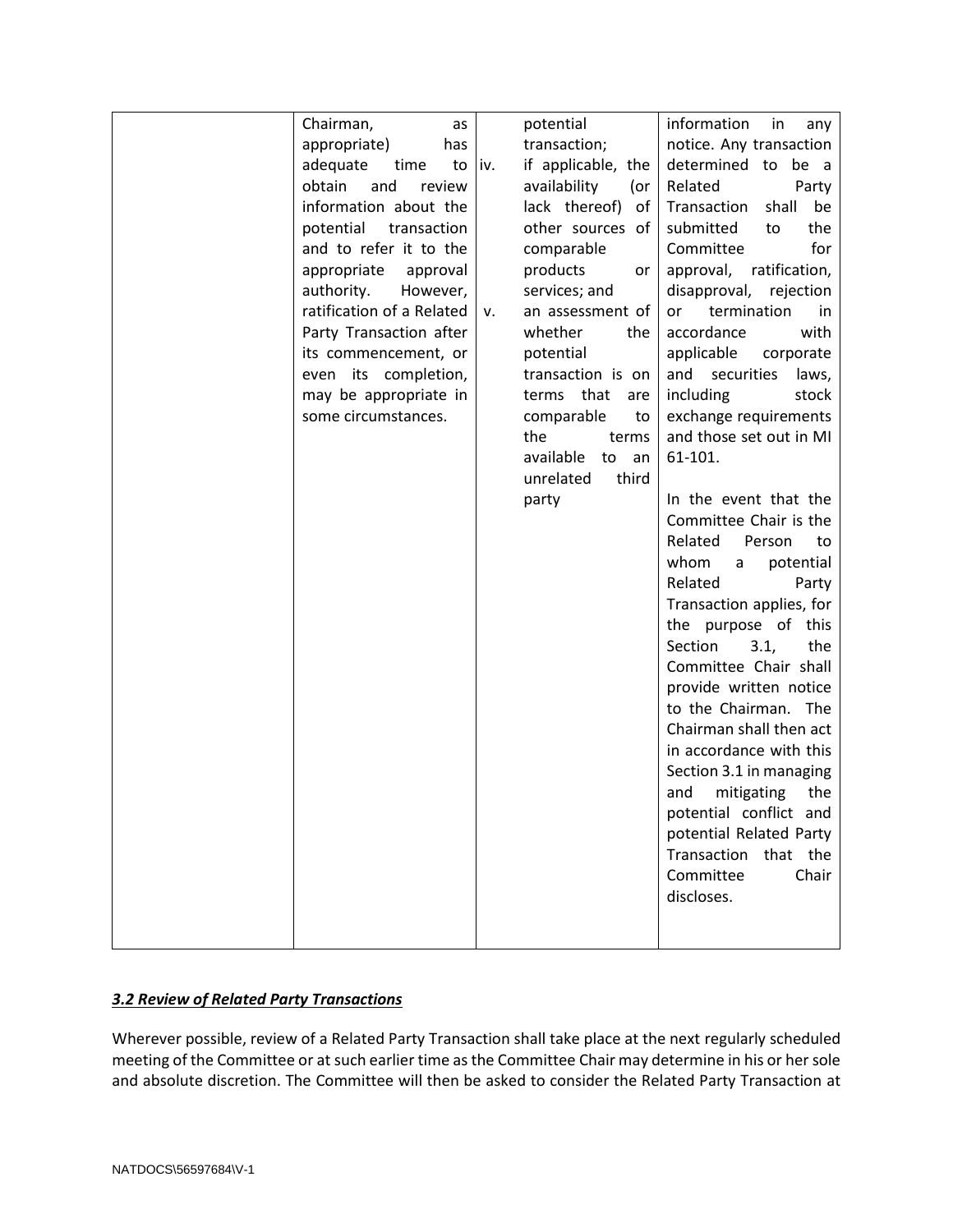such Committee meeting in accordance with this Policy, and may consider all options, including approval, ratification, disapproval, rejection or termination of such Related Party Transaction.

Any member of the Committee who has a potential interest in any Related Party Transaction will recuse himself or herself and abstain from voting on the approval or ratification of the Related Party Transaction, but may participate in all or a portion of the Committee's discussions of the Related Party Transaction, if requested by the Committee Chair.

No Director or Executive Officer shall participate in any discussion or approval of a Related Party Transaction for which he or she or any Immediate Family Member or Affiliated Entity of such Director or Executive Officer is a Related Person, except that the Director or Executive Officer, as applicable, shall provide all material information concerning the Related Party Transaction to the Committee.

Management of BW shall present to the Committee on a quarterly basis, a management certification with a complete reconciliation (including all necessary and/or supporting documents requested by the Committee) of all amounts paid by BW in support of Ghostlab Inc.

All recommendations of the Committee to approve, ratify, disapprove, reject or terminate a Related Party Transaction shall be presented to the Independent Directors and their recommendation to the Board shall be recorded in the appropriate Committee records. The Committee shall then present to the Board at the next following Board meeting the recommendations of the Committee to approve, ratify, disapprove, reject or terminate a Related Party Transaction. The Board shall record its vote on the issue, including supporting rationale in the Board meeting minutes.

#### *3.3 General Criteria for Approving Related Party Transactions*

In determining whether to recommend to the Board approval, ratification, disapproval, rejection or termination of a Related Party Transaction, the Committee shall take into account, among any other factors it deems to be relevant and/or appropriate, including the purpose and timing of the transaction, the following criteria:

- i. whether the Related Party Transaction is entered into on terms no less favorable to BW or a Subsidiary, as applicable, than terms generally available to an arm's length third-party under the same or similar circumstances;
- ii. whether there are any compelling business reasons for the Company to enter into the Related Party Transaction and the nature of alternative transactions, if any;
- iii. whether the Related Party Transaction would impair the independence of an otherwise Independent Director or nominee for Director;
- iv. whether the Company was notified about the Related Party Transaction before its commencement, and if not, why pre-approval was not sought and whether subsequent ratification would be detrimental to the Company;
- v. the materiality of the potential transaction;
- vi. the results of an appraisal, if any;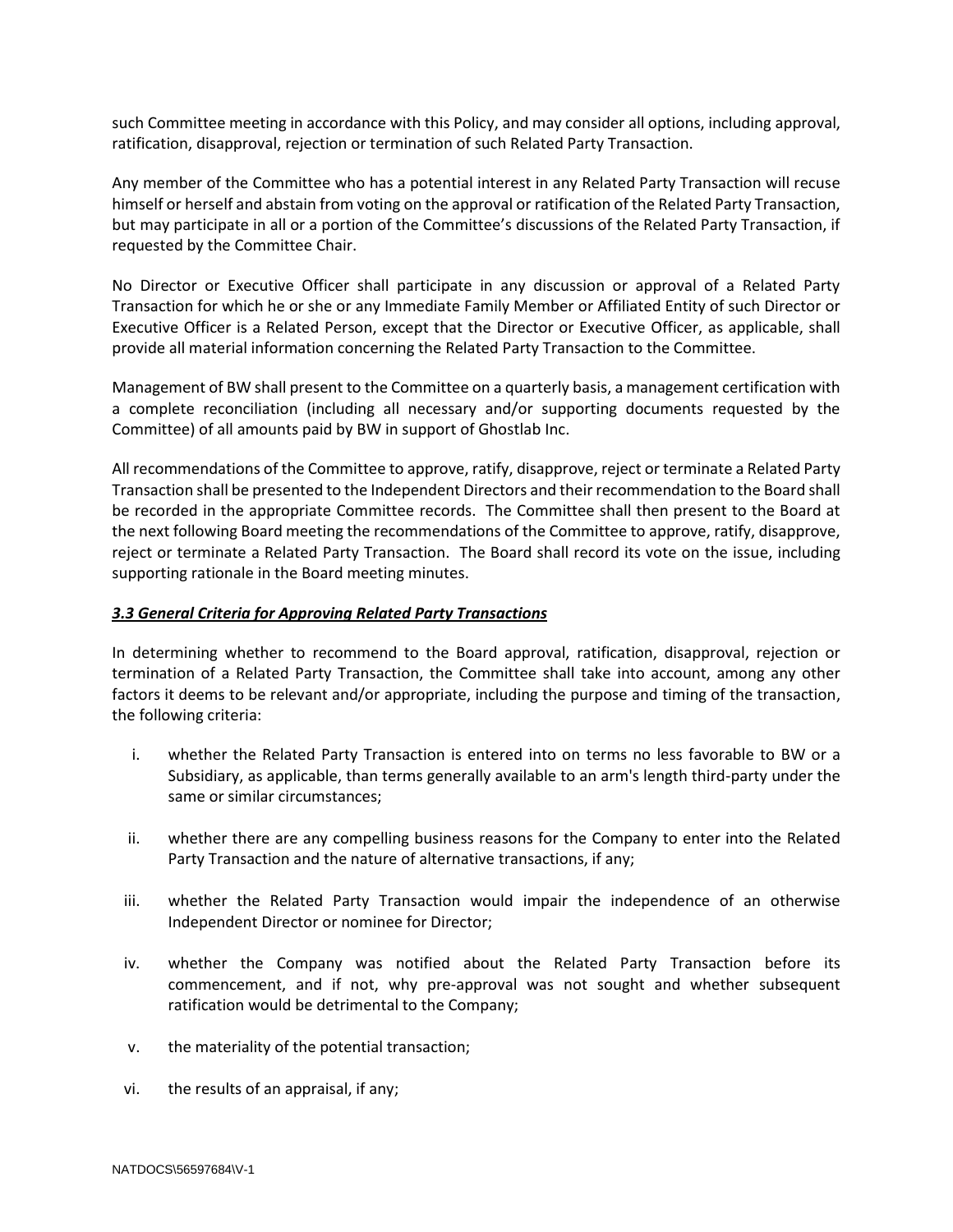- vii. whether there was a bidding process and the results thereof;
- viii. the valuation methodology used and alternative approaches to valuation of the potential transaction;
- ix. whether the potential transaction includes any potential reputational risk issues that may arise as a result of or in connection with the potential transaction, or would present an improper conflict of interest for any Director or Executive Officer;
- x. whether the proposed Related Party Transaction, and the decision to approve, ratify, disapprove, reject or terminate it includes financial risks, including risks or damage or termination claims; and
- xi. the extent of the Related Person's interest in the transaction.

In the event a Related Party Transaction involves multiple individual transactions of a similar nature over a period of time, the Related Party Transaction will be considered and analyzed on an aggregate basis (i.e. the aggregate of all individual transactions). Such Related Party Transactions will then be reviewed on an annual basis and the Committee shall determine whether to approve, ratify, disapprove, reject or terminate the Related Party Transaction for the upcoming year, using the criteria set out in this Section 3.3.

#### *3.4 Related Party Transactions Where Prior Approval Not Obtained Under This Policy*

In the event that BW or any Subsidiary becomes aware of a Related Party Transaction with a Related Person that is in place, which was not approved under this Policy, the matter shall be presented to and reviewed by the Committee. The Committee shall consider all of the relevant facts and circumstances regarding such Related Party Transaction, including the items listed in Section 3.3 above, and shall evaluate all options available to BW or the applicable Subsidiary, including ratification, revision or termination of the Related Party Transaction. The Committee shall also examine the facts and circumstances pertaining to the failure of reporting such Related Party Transaction to the Committee under this Policy and may take any such action, including disciplinary actions, it deems appropriate.

## **IV. Pre-Approved Related Party Transactions**

Notwithstanding the foregoing, the Committee has determined that each of the following types of Related Party Transactions shall be deemed to be pre-approved or ratified, and shall not require review or approval by the Committee:

- i. **Employment of Executive Officers**. Any employment by BW of an Executive Officer (including any amendments to any employment contracts for existing Executive Officers) if the related compensation would be reported in BW's next annual management information circular in accordance with Form 51-102F6 *Statement of Executive Compensation* (generally applicable to "named executive officers") and/or the Governance and Compensation Committee of the Board approved (or recommended that the Board approve) such compensation.
- ii. **Director compensation**. Any compensation paid to a Director, if the related compensation is required to be reported in BW's next annual management information circular in accordance with Form 51-102F6 *Statement of Executive Compensation* and/or the Compensation & Human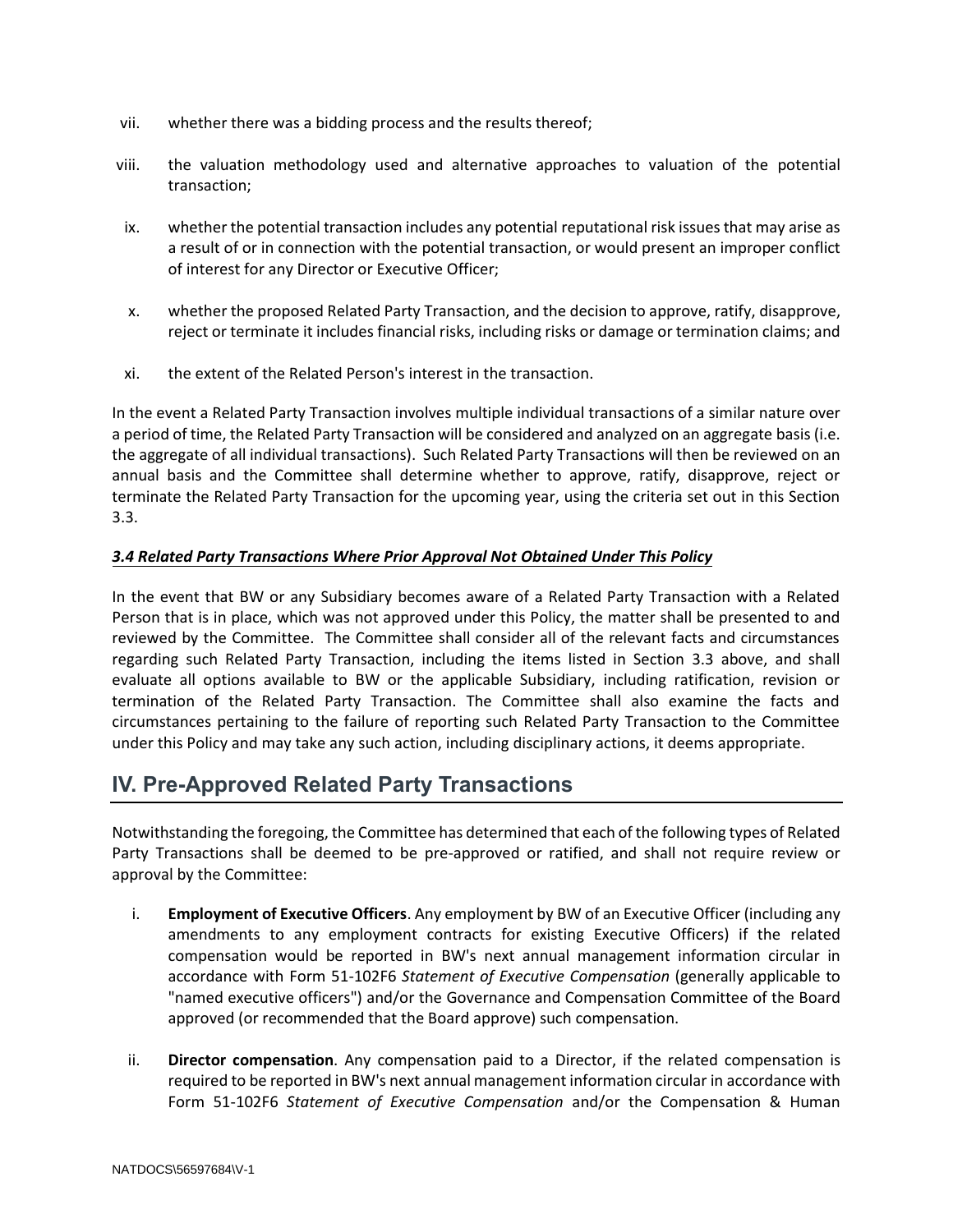Resources Committee of the Board approved (or recommended that the Board approve) such compensation.

- iii. **Certain transactions with other companies**. Any transaction with another company at which a Related Person's (other than a Director or 10% Shareholder who is a natural person's) only relationship is as: (a) an employee (i.e., the Related Person is not the equivalent of a Director or an Executive Officer); (b) a beneficial owner of less than 5% of that company's outstanding equity; or (c) in the case of partnerships, a limited partner and is the beneficial owner of less than 5% of that partnership's outstanding equity.
- iv. **Ordinary course transactions**. Any products or services (including without limitation transactions at ATMs) provided by BW or any Subsidiary, or arranged by BW or any Subsidiary on behalf of a third-party, to or from any Related Person, provided that such products or services are provided on substantially the same terms as those prevailing at the time for comparable items provided to arm's length persons, subject to any employee discounts that are in place from time to time. Included in "ordinary course transactions" is any transaction valued at less than \$5,000 per transaction, which includes any transaction or series of transactions, provided that such transaction or series of transactions are not material to BW or any Subsidiary.
- v. **Transactions where all shareholders receive proportional benefits**. Any transaction where the Related Person's interest arises solely from the ownership of BW's common shares or other securities and all holders of BW's common shares or other securities received the same benefit on a pro rata basis.
- vi. **Regulated transactions**. Any transaction with a Related Person involving the rendering of services as a common or contract carrier, or public utility, at rates or charges fixed in conformity with law or governmental authority.
- vii. **Certain banking-related services**. Any transaction with a Related Person involving services as a bank depositary of funds, transfer agent, registrar, trustee under a trust indenture or similar services.

## **V. General**

#### *5.1 Amendments and Inquiries*

The Policy was adopted by the Board upon recommendation of the Committee. Any changes or amendments to this Policy must be approved by the Board, upon recommendation of the Committee.

Questions about this Policy should be directed to one of the following individuals:

- i. the Committee Chair; or
- ii. the Lead Independent Director.